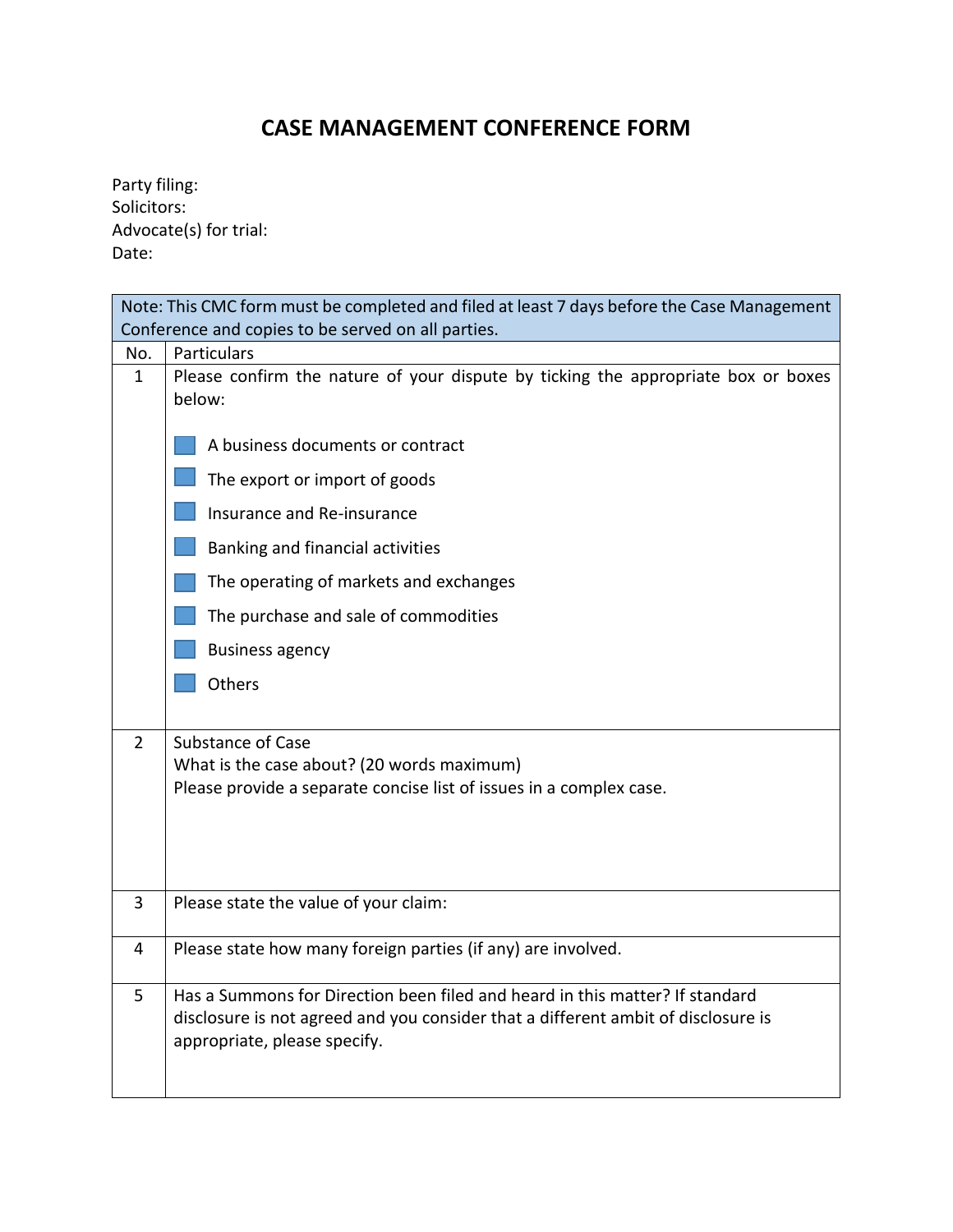| 6              | In relation to the Summons For Directions, do you intend to contend with any of the<br>standard disclosure or any other items which falls part of the application?                                           |
|----------------|--------------------------------------------------------------------------------------------------------------------------------------------------------------------------------------------------------------|
| $\overline{7}$ | Is specific disclosure required on any issue? If so, please specify.                                                                                                                                         |
| 8              | By what dates can you comply with the Order for Directions or any specific order for<br>disclosure?                                                                                                          |
| 9              | May the time periods for inspection under the Order for Directions require<br>adjustment, and if so by how much?                                                                                             |
| 10             | Are amendment to or is information about any statement of case required? If yes,<br>please give brief details of what is required?                                                                           |
| 11             | Can you make any additional admissions? If yes, please give brief details of the<br>additional admissions.                                                                                                   |
| 12             | Are any of the issues in the case suitable for trial as preliminary issues?                                                                                                                                  |
| 13             | (a) On the evidence of how many witnesses of fact do you intend to reply at trial<br>(subject to the directions of the Court)? Please give their names or explain why this<br>is not being done.             |
|                | (b) By what date can you serve signed witness statements?                                                                                                                                                    |
|                | (c) How many of these witnesses of fact do you intend to call to give oral evidence at<br>trial (subject to the directions of the Court)? Please give their names, or explain<br>why this is not being done. |
|                | (d) Will interpreters be required for any witnesses?                                                                                                                                                         |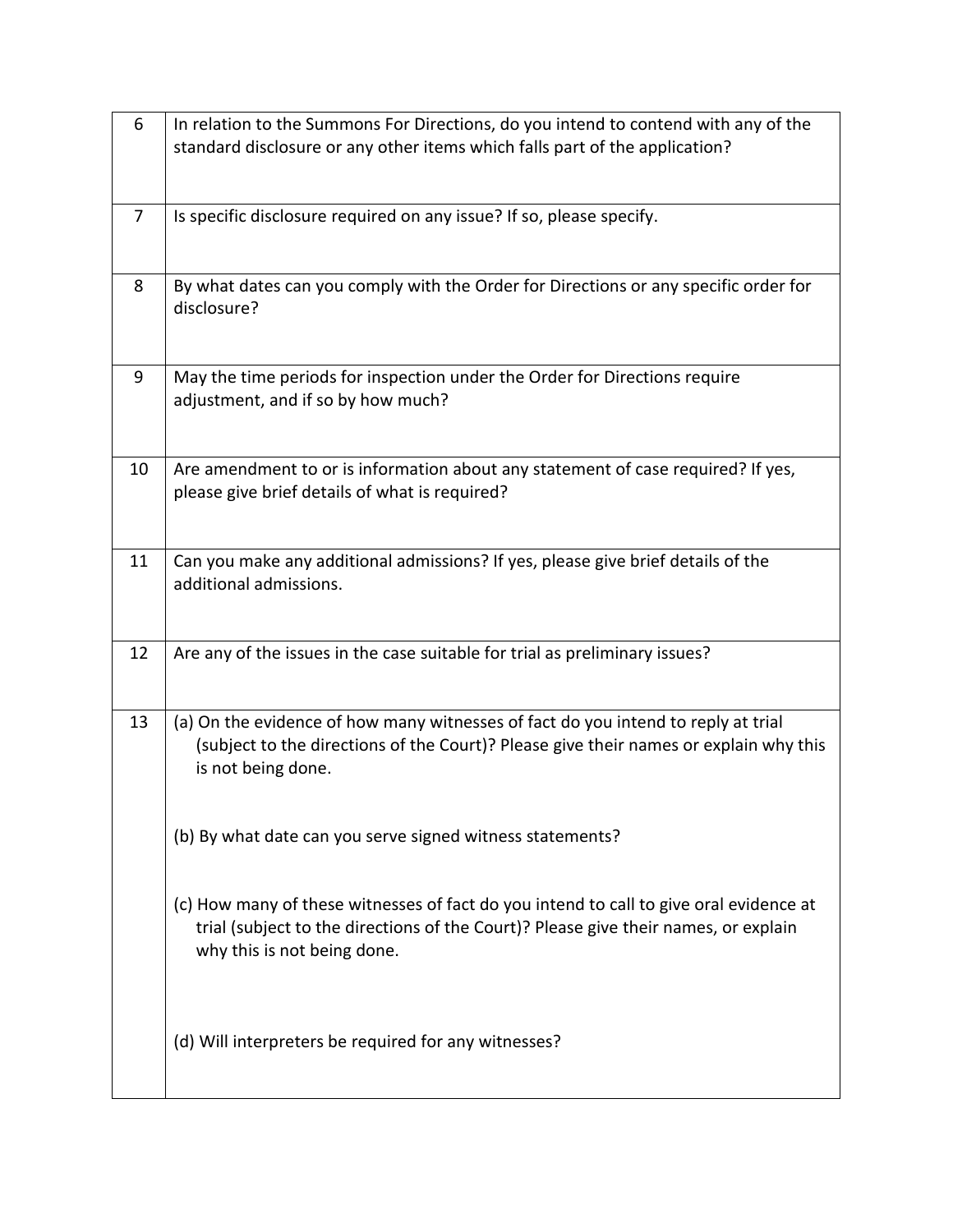|    | (e) Do you wish any witness to give oral evidence by video link? Please give his or her<br>name, or explain why this is not being done. Please state the country and city from<br>which the witness will be asked to give evidence by video link.        |
|----|----------------------------------------------------------------------------------------------------------------------------------------------------------------------------------------------------------------------------------------------------------|
|    | (f) Will there be any witness statements which are over 30 pages long? If so, this will<br>need to be justified by way of a letter.                                                                                                                      |
| 14 | (a) On what issue may expert evidence be required?                                                                                                                                                                                                       |
|    | (b) What is the proposed cost of the expert evidence?                                                                                                                                                                                                    |
|    | (c) Is this case in which the use of single joint expert might be suitable?                                                                                                                                                                              |
|    | (d) On the evidence of how many expert witnesses do you intend to reply at trial<br>(subject to the directions of the Court)? Please give their names, or explain why<br>this is not being done. Please identify each expert's field of expertise.       |
|    | (e) By what date can you serve signed expert reports?                                                                                                                                                                                                    |
|    | (f) How many of these expert witnesses do you intend to call to give oral evidence at<br>trial (subject to the directions of the Court)? Please give their names, or explain<br>why this is not being done.                                              |
|    | (g) Will interpreters be required for any expert witness?                                                                                                                                                                                                |
|    | (h) Do you wish any expert witness to give oral evidence by video link? Please give his<br>or her name, or explain why this is not being done. Please state the country and<br>city from which the witness will be asked to give evidence by video link. |
| 15 | What are the advocates' present provisional estimates of (i) the minimum and<br>maximum lengths of the trial (ii) the pre-reading time likely to be required for the<br>judge?                                                                           |
| 16 | What is the earliest date by which you believe you can be ready for trial?                                                                                                                                                                               |